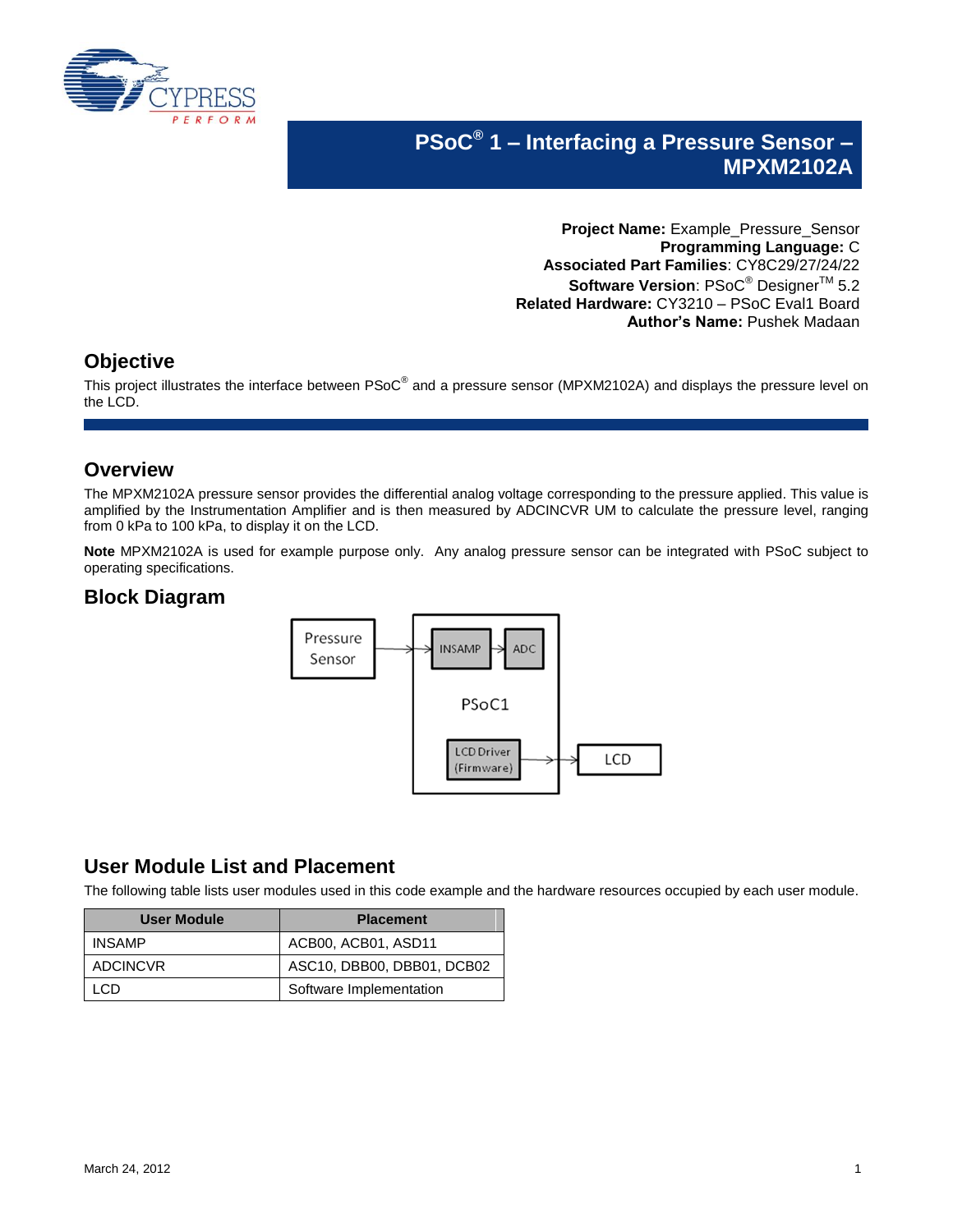# **User Module Parameter Settings**

The following tables show the user module parameter settings for each of the user modules used in the code example.

| <b>INSAMP</b>     |                   |                                                                 |  |  |
|-------------------|-------------------|-----------------------------------------------------------------|--|--|
| <b>Parameter</b>  | Value             | <b>Comments</b>                                                 |  |  |
| Analog bus        | Disable           | Will NOT route the output of the INSAMP onto the analog bus.    |  |  |
| Common mode out   | No Connect        | Do not connect the common mode output.                          |  |  |
| Differential gain | 48.00             | Set the differential gain to 48.                                |  |  |
| Conversion gain   | 1.00              | Set the conversion gain provided by SCBLOCK to 1.               |  |  |
| <b>ADCINCVR</b>   |                   |                                                                 |  |  |
| <b>Parameter</b>  | Value             | <b>Comments</b>                                                 |  |  |
| Input             | ASD <sub>11</sub> |                                                                 |  |  |
|                   |                   | Select the output block of the INSAMP as the input of ADCINCVR. |  |  |
| Clock phase       | Swap              | See notes below                                                 |  |  |
| Clock             | VC <sub>1</sub>   | Selects the input clock of the ADCINCVR as the VC1.             |  |  |
| ADC resolution    | 13                | Sets the resolution of the ADC to 13 bits.                      |  |  |
| Calc time         | 8                 | See notes below                                                 |  |  |

#### **Notes**

- The parameter 'Clock Phase' should be opposite to the SCBLOCK clock phase, which is sourcing the data. In the default configuration of INSAMP, SCBLOCK uses the clock phase as 'Normal'. Thus, it should be set to 'Swap' in the ADC. If it is fed from a Continuous Time Block then it should be set to 'Normal'.
- CalcTime is calculated using the Data Clock and the resolution of the ADC. Refer to the User Module data sheet for the formula and calculations involved.

| LCD              |         |                               |  |  |
|------------------|---------|-------------------------------|--|--|
| <b>Parameter</b> | Value   | <b>Comments</b>               |  |  |
| <b>LCDPort</b>   | Port 2  | Use Port 2 for connecting LCD |  |  |
| Bargraph         | Disable | Disable the Bar graph feature |  |  |

#### **Global Resources**

| <b>Important Global Resources</b>             |                                             |                                               |  |  |  |
|-----------------------------------------------|---------------------------------------------|-----------------------------------------------|--|--|--|
| <b>Parameter</b>                              | Value                                       | <b>Comments</b>                               |  |  |  |
| Power setting [V <sub>CC</sub> / SysClk freq] | 5.0 V/24 MHz                                | Selects 5 V operation and 24 MHz SysClk       |  |  |  |
| CPU Clock                                     | SysClk/2                                    | Selects 12 MHz as the clock input for the CPU |  |  |  |
| $VC1 = SystemC$                               |                                             | Set VC1 as 3 MHz.                             |  |  |  |
| Ref Mux                                       | (V <sub>DD</sub> /2) +/- V <sub>DD</sub> /2 | Set the RefHi as 5 V and RefLo as 0 V.        |  |  |  |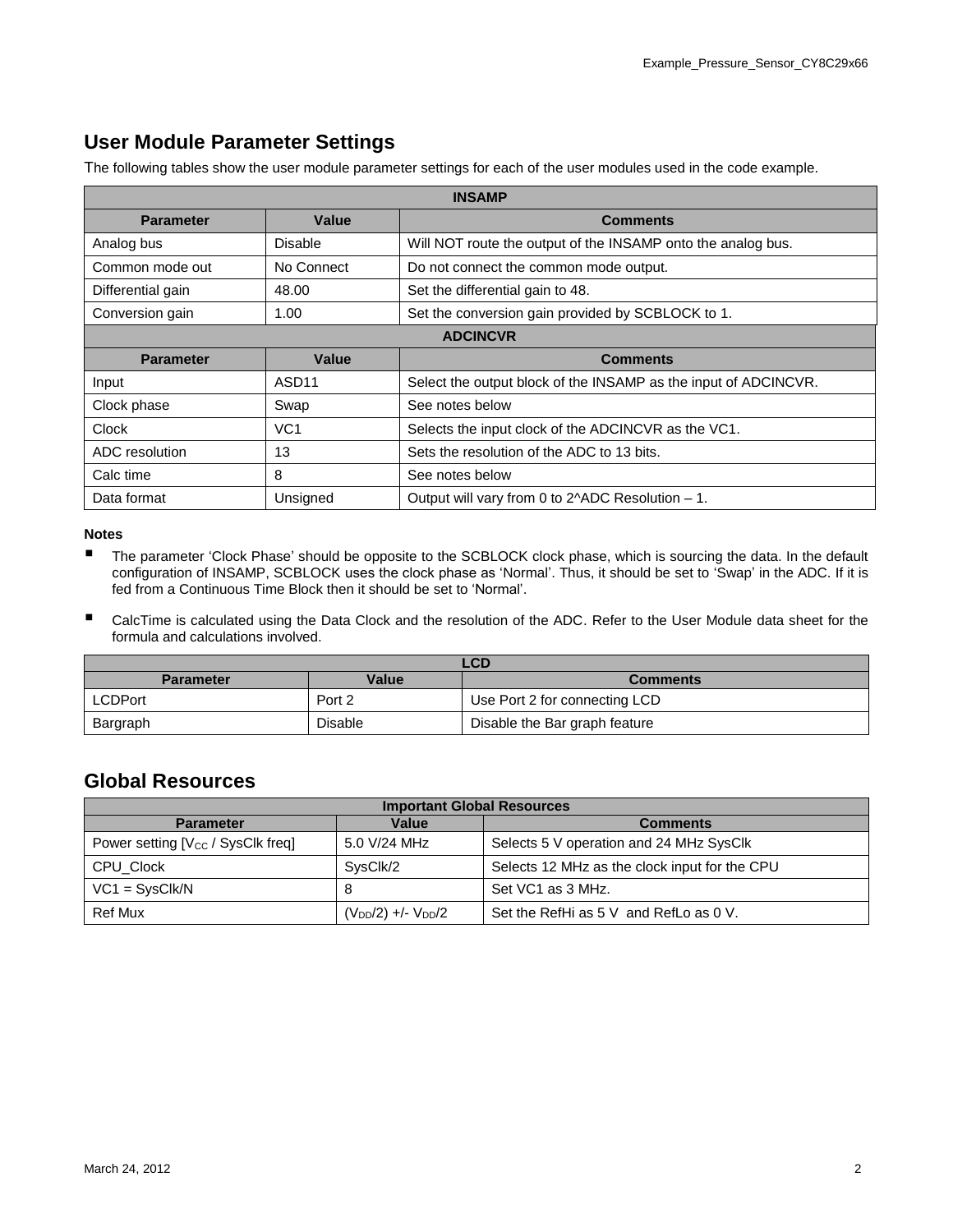### **Pinouts**

| <b>Important Pin Configuration</b> |                |               |                   |                                                                                        |  |
|------------------------------------|----------------|---------------|-------------------|----------------------------------------------------------------------------------------|--|
| Pin                                | <b>Select</b>  | <b>Drive</b>  | Interrupt         | <b>Comments</b>                                                                        |  |
| P0[0]                              | Analog input   | High Z Analog | <b>DisableInt</b> | Configures the pin as analog input pin and connects it<br>to $V_{IN}$ + of the sensor. |  |
| P0[1]                              | Analog input   | High Z Analog | <b>DisableInt</b> | Configures the pin as analog input pin and connects it<br>to $V_{IN}$ - of the sensor. |  |
| P0[5]                              | AnalogOutBuf 1 | High Z Analog | <b>DisableInt</b> | Routes the AGND at P0[5]                                                               |  |

#### **Note**

Other parameters may be left at their default values.

#### **Hardware Connections**

The schematic diagram for this code example is as follows.



U2 is MPXM2102A which is a silicon piezoresistive pressure sensor providing linear voltage output. This is directly proportional to the applied pressure. It measures the pressure applied with respect to built-in reference vacuum and provides a differential analog signal. This device is ratiometric within the specified excitation range. It means that the sensitivity of the device is proportional to the excitation voltage applied. It is capable of measuring pressure ranging from 0 kPa to 100 kPa with a change of 0.2 mV/kPa.

Because of limited ADC resolution, the signal is first amplified using an Instrumentation Amplifier which introduces the offset. To remove this offset Correlated Double Sampling (CDS) is used. For more details on CDS, refer to the application note [AN2226.](http://www.cypress.com/?rID=2894)

This schematic can be wired using the bread board area of the CY3210 PSoC Eval1 board.

The LCD module should be placed on J9 on the board.

Note: The PSoC's Internal AGND is routed to P0[5].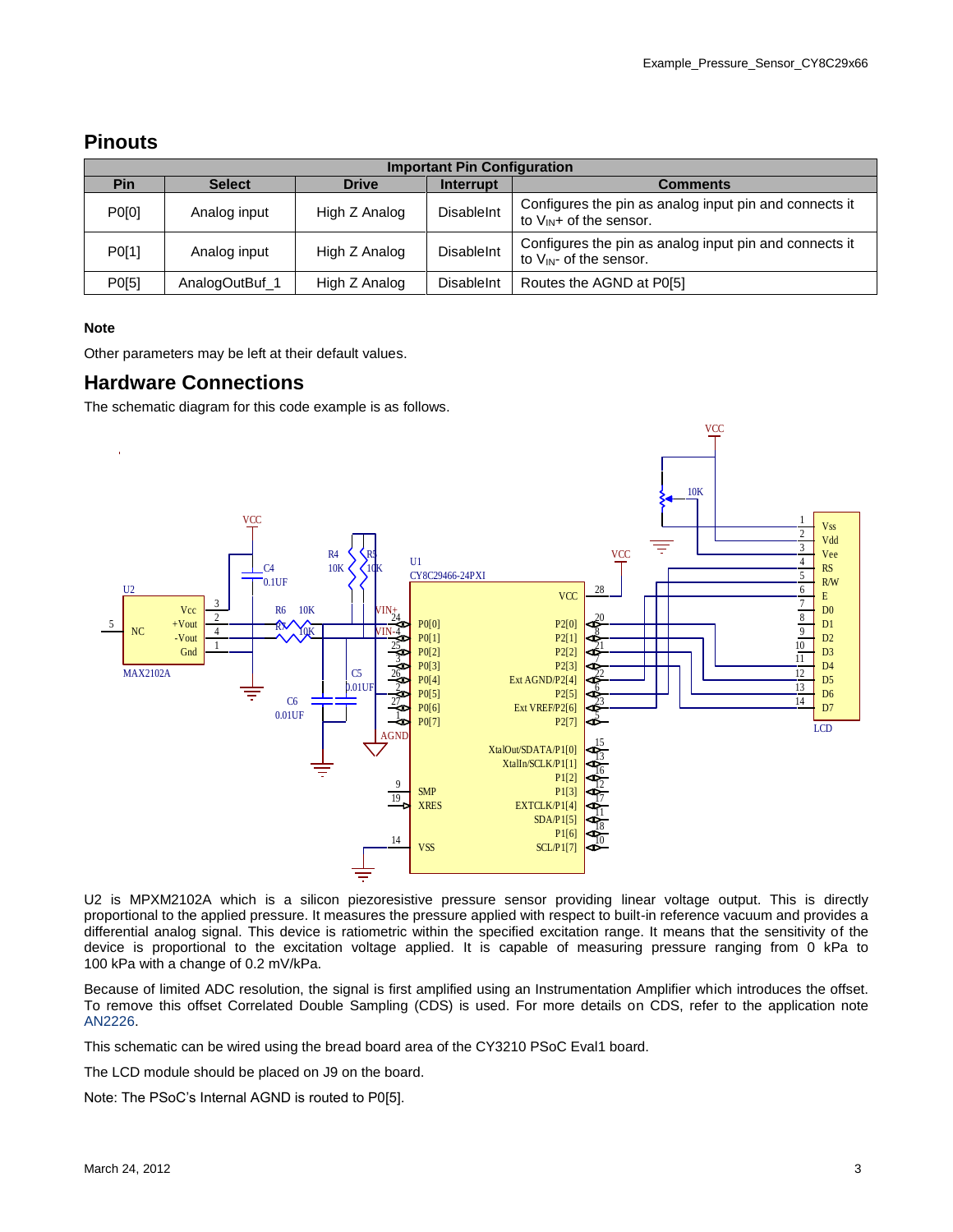### **Operation**

On reset, all hardware settings from the device configuration are loaded into the device and *main.c* is executed. The firmware performs the following operations:

- Global interrupt is enabled.
- All the modules are initialized with maximum power setting.
- **ADCINCVR** is initialized to run continuously.
- An infinite loop is entered where the following operations are performed:
	- $\Box$  Connect the input of the instrumentation amplifier to the sensor output.
	- $\square$  Drop a few samples and measure the input signal.
	- □ Connect the input of the instrumentation amplifier to the AGND pin (P0[5]).
	- Drop a few samples and measure the offset.
	- Calculate the signal value by subtracting the offset if the signal value is greater than offset.
	- Calculate the Analog Voltage level by multiplying the calculated signal by 1.22 (resolution of ADCINC12 in mV).
	- Convert the analog signal obtained by the previous step into kPa by dividing it with the sensitivity of the sensor.
	- □ Convert this float value into the ASCII value using the 'ftoa' function.
	- **U** Update the LCD with the new value.

#### **Note**

This code example is just to illustrate the interface between the PSoC® and a Pressure Sensor (MPXM2102A) and is not tested for *accuracy* as it requires testing in a pressure chamber for calibration. The tests were performed on the basis of analog output of the Pressure Sensor.